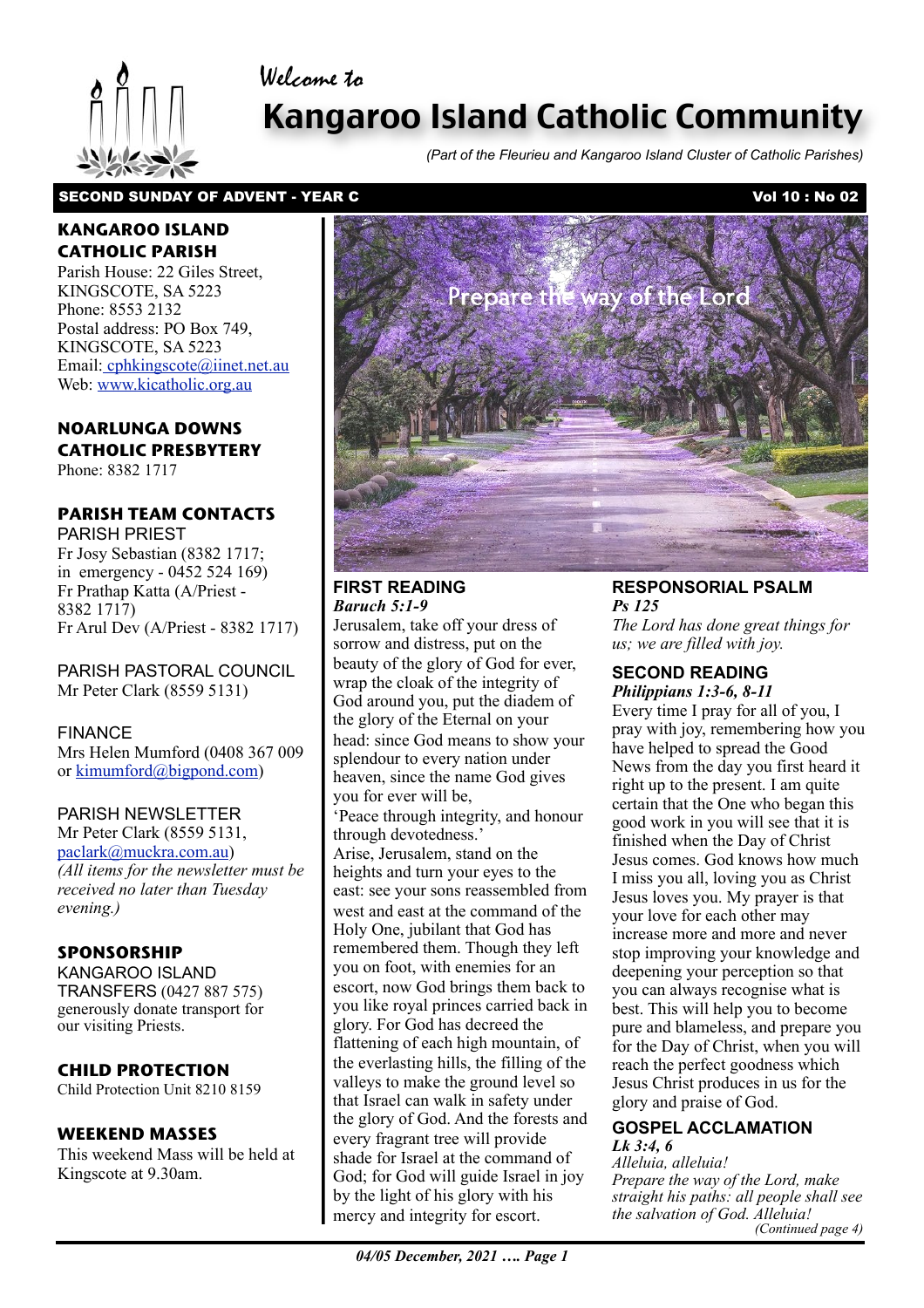

# **Bulletin Board**

## **PLEASE KEEP THESE PEOPLE IN YOUR PRAYERS**

**Sick:** Bill Roestenburg, Peter Weatherstone and Melanie Howson

**December anniversaries:** Prudence Brook, Margaret Chapman, Ann Comerford, Ernest Comerford, George Frauley, Annie Griffith, Graham Hammat, Franziska Hilz, Scott Imboden, Geraldine Kent, Nora Kerin RSJ, Eileen Johnson, John Kreffel, Anne Livingstone, Marcellina Mamogay, Frederick Moore, Valma Mumford, Sheila Norman, Denise Pettigrew, Ernie Reynolds, Joel Riley, Vernice Southern, Kevin Steinwedel, Eric Tabor, Mary Tully, John Wallace, Willard Wickham, Veronica Rue, and all the faithful departed.

*Please pray for all the faithful departed and may all our sick parishioners, relatives and friends know the healing love of Christ.*

⊂₩₩₩₩

#### **ROSTERS Comm Reader Cleaning**

| Comm             | Reader              | <b>Cleaning</b> |
|------------------|---------------------|-----------------|
| 5/12 K Hammat    | A Gibbs             | H Mumford       |
| 12/12 M Slagter  | P Bennett           | A Clark         |
| $19/12$ S Semler | P Clark             | A Clark         |
| 25/12 Volunteer  | Volunteer Volunteer |                 |
| 26/12 A Clark    | M Slagter C Berden  |                 |

#### **COVID Marsha**l

| $5/12$ A Clark                  | $12/12$ W Bennett |
|---------------------------------|-------------------|
| 19/12 M Slagter 25/12 Volunteer |                   |
| 26/12 H Mumford                 |                   |

## **PRIEST ROSTER**

*(Often this roster changes if something unforeseen crops up)* 5/12 Fr Brian Angus 12/12 Fr Josue Moran 19/12 Fr Dev 25/12 Fr William Loh 26/12 Fr William Loh



## **MASS TIMES**

- 7.30pm Christmas Eve (Fri 24)
- 8.30am Christmas Day (Sat 25)
- 9.30am Holy Family (Sun 26)

#### **PRAYER FOR HEALING**

Parishioners are invited to a Prayer for Healing and Renewal gathering on Thursdays: 9.00am - 9.30am.

#### **SACRAMENTAL PREPARATION**

The Kingscote Catholic Church will be holding sacramental preparation beginning in March, 2022.

If you have a child who is ready to make their First Holy Communion or Confirmation, please ring Helen Mumford on 0408 367 009

*Helen Mumford*

## **SAUSAGE SIZZLE**



The Parish is hosting an evening gettogether for 38 young adults who are doing a pilgrimage to Kangaroo Island with Fr Josue Moran. Fr Josue will also be celebrating Mass on Sunday 12. The group has offered to entertain us with music and songs.

- WHEN: Saturday 11 December from  $5.30$ pm
- WHERE: The Parish House back garden area
- COST: A gold coin donation and something sweet to share

#### **REASONS TO CELEBRATE CHRISTMAS**

There are seasons in life, and these should be on a regular cycle, that are meant precisely for enjoyment, for family, for friends, for color, for tinsel, and for good food and good drink. There is even the occasional time for some prudent excess. Jesus gave voice to this when his disciples were scandalized by a woman's excess in anointing his feet with perfume and kisses.

All cultures, not least those who are economically poor, have times of festival where, explicitly or implicitly, they take seriously the words: The poor you will always

have with you, but today it is time to celebrate. Christmas is such a time, meant for festival.

There is a God-given pressure inside of us that pushes us to celebrate and instills in us an irrepressible sense that we are not meant for poverty, gloom, and carefully measured-out relationships, but that we are meant ultimately for the feast, the dance, the place of lights and music, and the place where we don't measure out our pennies and our hearts on the basis of having to survive and pay mortgages. The celebration of festival and carnival, even with their excesses, help teach us that.

Christmas is such a festival. In the end, its celebration is a lesson in faith and hope, even when it isn't as strong a lesson in prudence.

To make a festival of Christmas, to surround Jesus' birthday with all the joy, light, music, gift-giving, energy, and warmth we can muster is, strange as this may sound, a prophetic act. It is, or at least it can be, an expression of faith and hope. It's not the person who says: "It's rotten, let's cancel it!" who radiates hope. That can easily be despair masquerading as faith.

It is the man or woman who, despite the world's misuse and abuse of these, still strings up the Christmas lights, trims the tree and the turkey, turns up the carols, passes gifts to loved ones, sits down at table with family and friends, and flashes a grin to the world, who is radiating faith, who is saying that we are meant for more than gloom, who is celebrating Jesus' birth. *Ronald Rolheiser*

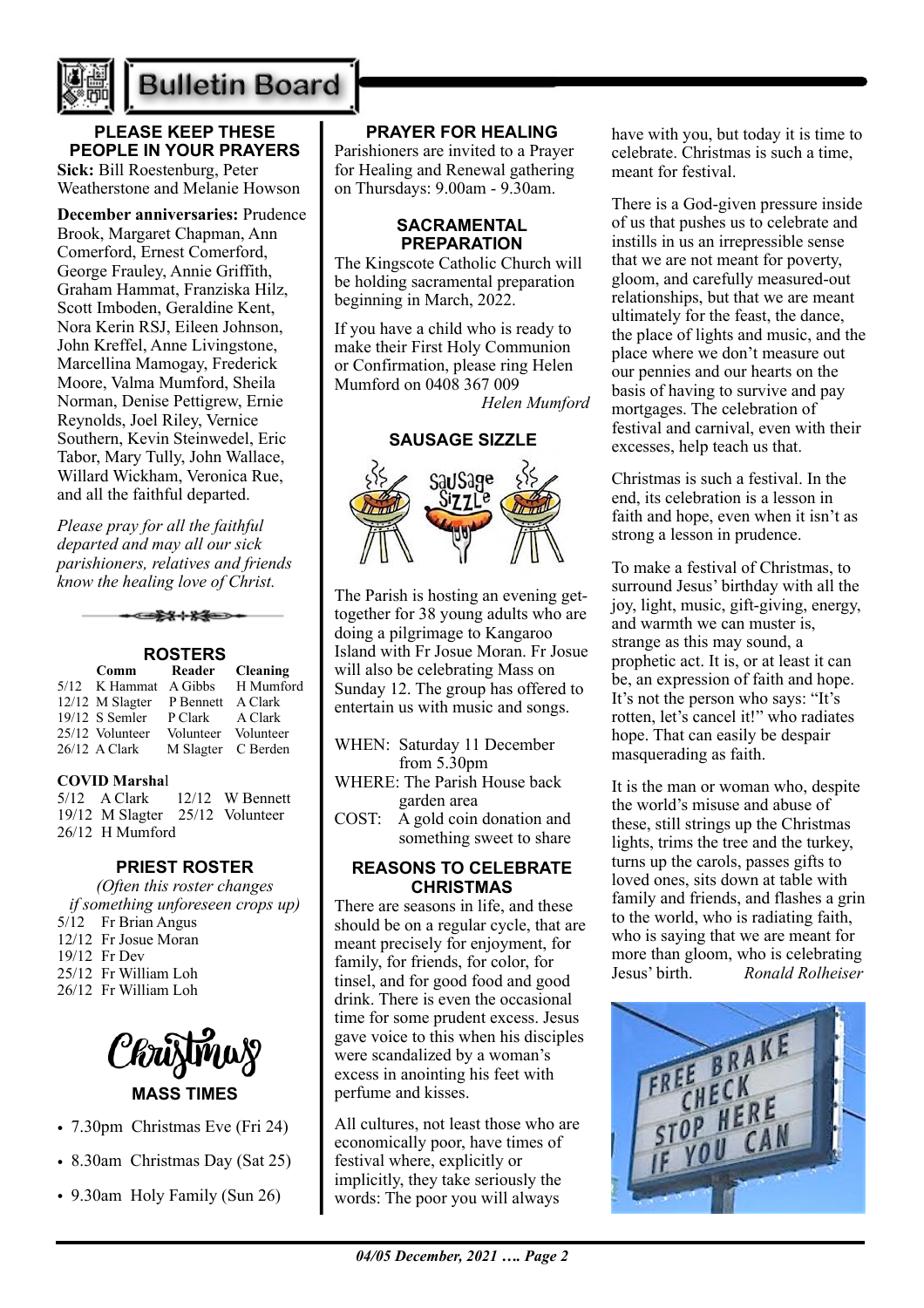

# **Ron Rolheiser column**

*Ronald Rolheiser, a Roman Catholic priest and member of the Missionary Oblates of Mary Immaculate. He is a community-builder, lecturer and writer. His books are popular throughout the English-speaking world and his weekly column is carried by more than sixty newspapers worldwide*

## **LEAVING CHURCH**

Why are so many people leaving their churches? There is no one answer to that question. People are complex. Faith is complex. The issues are complex.

Looking at the question, it can be helpful to distinguish among a number of groups. The *Nones*, the *Dones*, the *Spiritual-but-not-Religious*, the *Indifferent*, the *Angry*, and the *Marginalized*. While there is some overlap among these groups, each has its own set of issues with the church.

The *Nones* are those who refuse to identify with any religion or faith. Asked on a census form, what is your faith or religion? they answer "none". Theirs is an agnostic stance. They are not necessarily atheistic or hostile to faith, religion, and the churches. Rather, it's that at this time in their lives they refuse to identify themselves with any explicit faith or church. Some are humble about it, others arrogant; in the end, the stance is the same, an agnosticism about religion and faith.

The *Dones* are those who, in their own words, are done with religion and often with explicit faith as well. *Done*  with it! They can consider themselves done for any number of reasons, from having had a bad experience with religion growing up, to anger at the church, to the intoxicating power of a culture that can seemingly offer itself as a sufficient substitute for religion. They have been there, considered religion, and moved on.

The *Spiritual-but-not-Religious* are those who believe in the value of spirituality but not of any church. They have chosen to pursue a spiritual path outside of any ecclesial community, believing that (at least for them) the spiritual journey is best done outside of organized religion. There can be many reasons for this kind of attitude, not least the overpowering ethos of individuality and personal freedom pervading our culture. In one's faith journey today,

</u>

people prefer to trust only their own search and experience.

The *Indifferent* are just that, indifferent to religion (while perhaps still nursing some faith). There can be a myriad of reasons why these folks feel indifferent to religion and perhaps also to faith. Our culture, for all its goodness, is also a powerful narcotic that can, for most of the years of our lives, swallow us whole in terms of anesthetizing our religious instincts and having us believe in what Charles Taylor calls a *self-sufficient humanism*. For long periods of our lives, our world can *seem* enough for us and while this is the case, indifference to religion can be a real option.

The *Angry* are those who for reasons they can name, no longer go church. Any number of causes can be at play here – clerical sexual abuse, the church's treatment of women, racism, the church's failure to live out the gospels credibly, their own church's involvement or non-involvement in politics, a bad history with their church, a bad pastor, or personal mistreatment in a pastoral situation. Persons inside this group sometimes end up seeking a new ecclesial home inside another denomination, but many just stay at home on a Sunday morning.

The *Marginalized* are those who feel themselves outside the understanding, empathy, and spiritual scope of the churches. This includes everyone from many inside the LGBTQ community, to the homeless on our streets, to countless thousands who feel (consciously or unconsciously) that the messiness of their lives somehow excludes them from ecclesial community. They feel like outcasts to religion and our churches.

People are leaving their churches for a multitude of reasons and this begs some further questions. When people are leaving their churches, what actually are they leaving? And, where are they going, if anywhere?

In a recent book, *After Evangelicalism, The Path to a New Christianity,* David Gushee asks this question about those leaving their churches. Are they clear on what they are actually leaving? *Do they know whether they are leaving church, leaving their denominations, leaving the faith, leaving Jesus, or just leaving?* 

More importantly, he asks, what will to be their endgame? Will they end up in another denomination, or as *Spiritual-but-not-Religious*, or as agnostic, or just as disillusioned?

Perhaps that question is not so important for the *Nones*, the *Dones*, the *Spiritual-but-not-Religious,* the *Indifferent,* and for many of the *Marginalized –* butit is for the *Angry*, for those who feel alienated from their churches. Where do you go when anger keeps you away from your family table? Do you search for a more like-minded family? Do you give up on finding a family table? Do you just stay home on a Sunday morning? Are you okay to go to your deathbed still angry? Are you content to remain disillusioned?

Leaving church: two questions stare us in the face. Why are more and more people leaving their churches or simply not going to them? And, what's the religious future of those who no longer go to church? The former is a question for the churches themselves, the latter a question to ponder for those no longer going to church.

*You can read, or download, Ron Rolheiser's weekly columns from his website at: [www.ronrolheiser.com](http://www.ronrolheiser.com)*